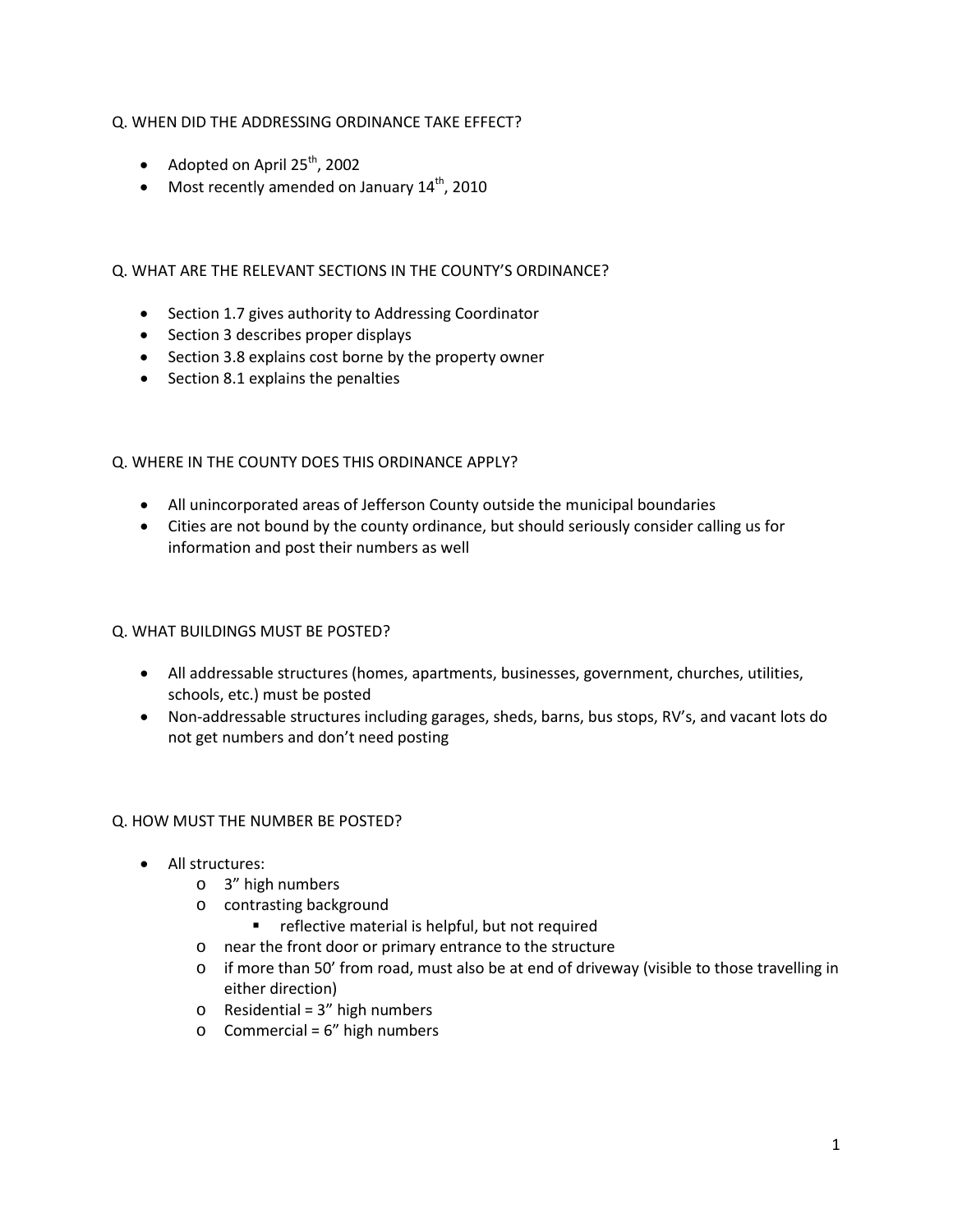### Q. HOW ARE YOU GETTING THE WORD OUT?

- Past awareness efforts:
	- o Staffed a booth at the county fair will be there this year as well
	- o Inserted notices in tax bills
	- $\circ$  Spoken to all 5<sup>th</sup> grade classes in the county
	- o Contacted the EPOHOA to help inform local HOAs
	- o Contacted local churches to inform parishioners
- Press conference marks the beginning of our more active phase
- In the coming months we plan to:
	- o Work with real estate agents and school bus drivers
	- o Post articles on our website, our government TV channel, and in the newspapers and other publications

### Q. HOW WILL YOU ENFORCE?

- Following field inspections of a few subdivisions or communities at a time:
	- o Each non-compliant property owner will be issued a friendly reminder letter
		- Letter warns them of the public safety risks
		- **EXTER ENTER ENTER ENTER 15 FIRTH** Letter encourages compliance within thirty (30) days and asks them to contact our office with any questions
		- We hope 90% of property owners who receive the friendly reminders will get their numbers up
	- o Properties will be rechecked following the grace period
	- o Those who failed to comply will receive a violation notice
		- Notice will stipulate that numbers must be posted properly within thirty (30) days
		- **If not corrected, owner is subject to misdemeanor charges and/or fines**

### Q. HOW MUCH CAN THE FINE BE?

- Up to \$500 per day/per violation
- Actual amount determined by Magistrate

### Q. HOW ARE FIELD CHECKS PERFORMED?

- Mostly GIS staff, sometimes with the help of volunteer responders
- Field check each address using a GPS unit loaded with our latest data and a simple entry form of compliant or non-compliant. The process is speedy, efficient, and safe.
- Upon periodic data downloads, we compare the non-compliant addresses to property ownership in the county's Geographic Information System (GIS).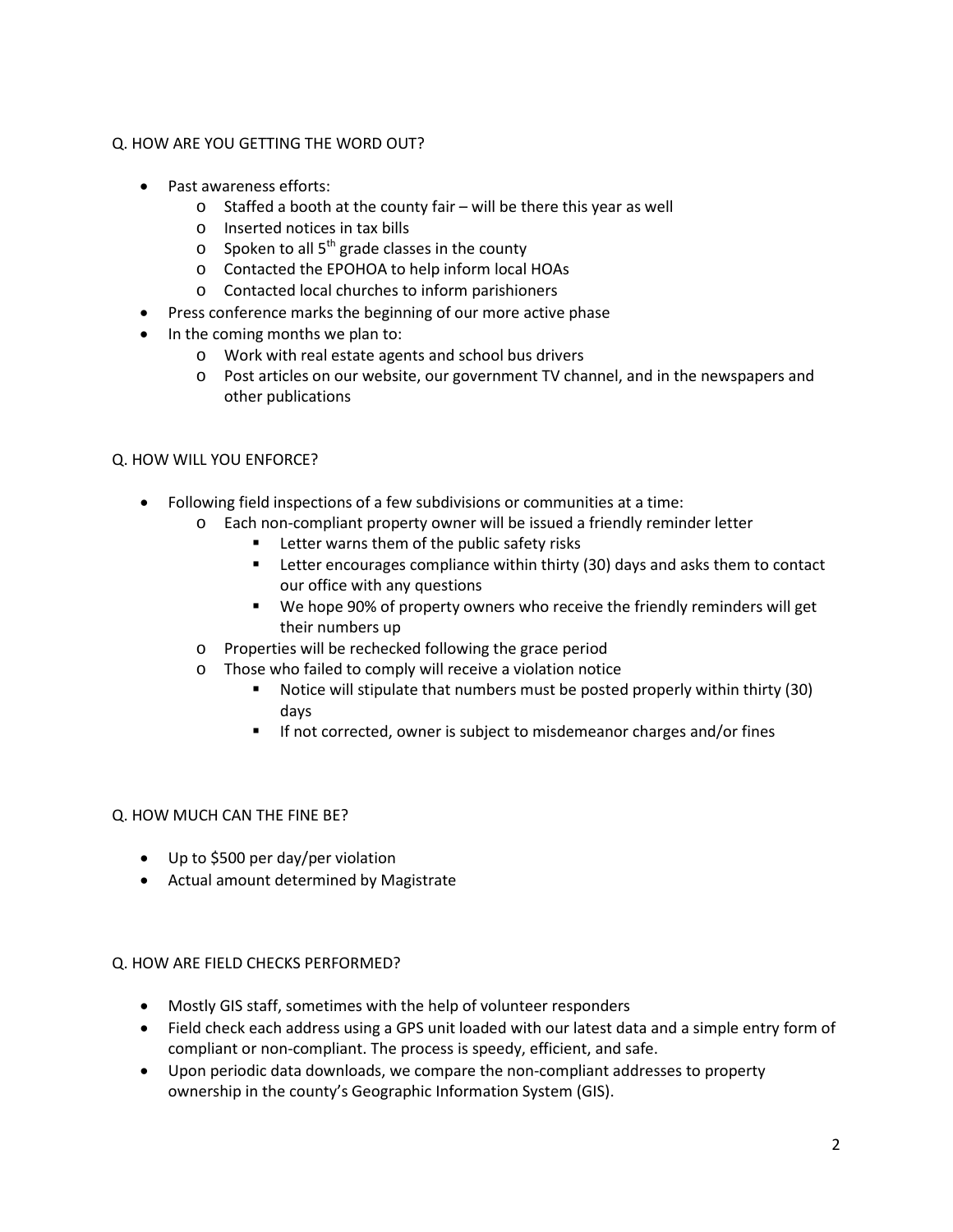## Q. WHAT IS YOUR ESTIMATE ON CURRENT COMPLIANCE RATE?

- A sampling has been done in eleven (11) areas ranging from commercial to residential, new to old, rural to suburban with a 68% compliance rate at end of driveway.
- Note: We have not driven down every driveway. That portion of compliance may prove to be too time consuming or inefficient. Everyone agrees that if the numbers are at the end of the driveway, that is most important and perhaps the best we can hope for.

## Q. IS 68% GOOD?

- Remember, 68% is based on primarily only checking the driveway entrances. We suspect the compliance rate on structures themselves is much lower, perhaps twice as low.
- 68% may not sound low, but consider that means that 1/3 of those homes are not posted, meaning random calls for emergency services run the risk of accidental drive-by 1/3 of the time

## Q. WHAT IS YOUR GOAL?

• 95% compliance rate or higher is realistic, mostly through public education rather than citations

# Q. HOW WILL THAT INCREASED RATE HELP?

- Gives responders more reference points and more accurately identified addresses
- Reduces the risk of confusion, delays or even worse, being lost on a call

## Q. CAN YOU DESCRIBE AN EXPERIENCE ON A CALL WHERE YOU HAD A PROBLEM OR DELAY CAUSED BY LACK OF A POSTED ADDRESS?

- Responded to a domestic violence emergency with a husband and wife physically fighting. Drove past the residence twice due to lack of numbers posted at the end of the driveway. The numbers posted on the residence were incorrect and emergency dispatch had little information due to the nature of the incident and loss of communication with the victim.
- EMS responded to reported cardiac arrest in local housing development. The house number given to emergency dispatch was correct but the homeowner had never posted the number at the end of the driveway, nor on the structure. This in turn delayed EMS finding the correct house.